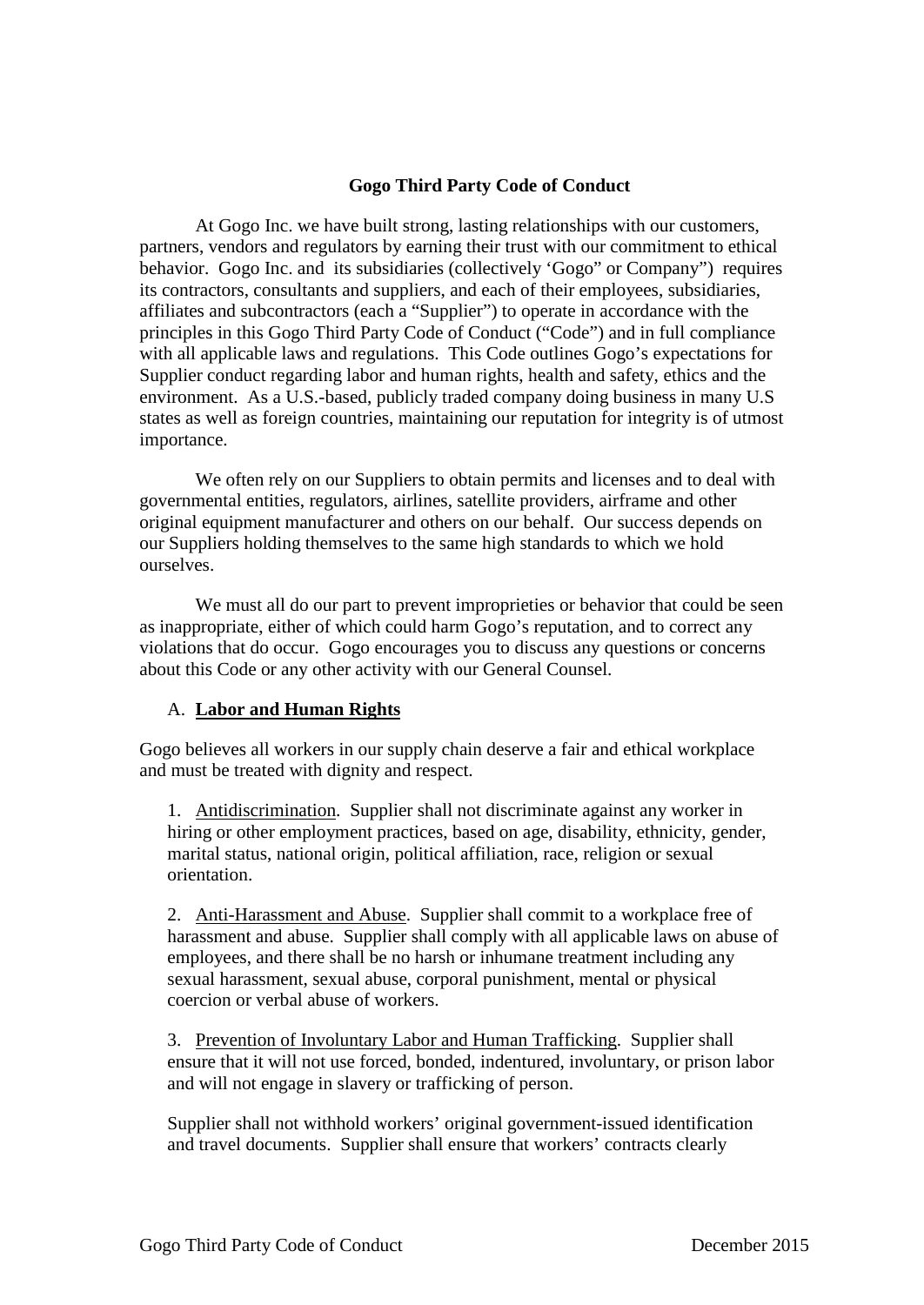convey the conditions of employment in a language understood by the workers. Supplier shall not impose unreasonable restrictions on movement within the workplace or upon entering or exiting company provided facilities.

Supplier shall ensure that any third party recruitment agencies it uses are compliant with the provisions of this Code and law.

4. Prevention of Child Labor. Supplier shall only employ workers who are at least 15 years of age or the applicable minimum legal age, whichever is higher.

5. Working Hours. Supplier shall comply with all applicable work hours and overtime laws.

6. Wages and Benefits. Supplier shall ensure that all workers receive at least the legally mandated minimum wages and benefits. Supplier shall comply with all applicable wages and benefits laws.

7. Freedom of Association. Supplier shall comply with all applicable laws on freedom of association and collective bargaining. Supplier shall freely allow workers to associate with others, seek representation and join (or refrain from joining) organizations of their choice.

### B. **Health and Safety**

Worker health, safety and well-being are important to Gogo. Supplier shall provide and maintain a safe work environment and integrate sound health and safety management practices into its business. Supplier shall comply with all applicable local and national health and safety requirements and shall ensure that the following requirements are met:

1. Occupational Health, Safety and Hazard Prevention. Supplier shall identify, evaluate and manage occupational health and safety hazards through a prioritized process of hazard elimination, engineering controls and/or administrative controls. Supplier shall provide workers with job-related, appropriately maintained personal protective equipment and ongoing safety training.

2. Emergency Prevention, Preparedness and Response. Supplier shall implement emergency plans and response procedures including: emergency reporting, employee notification and evacuation procedures, worker training and drills, appropriate fire detection and suppression equipment, adequate exit facilities and recovery plans.

3. Incident Management. Supplier shall have a system for workers to report health and safety incidents, as well as a system to investigate, track and manage such reports. Supplier shall implement corrective action plans to mitigate risks, provide necessary medical treatment and facilitate workers' return to work.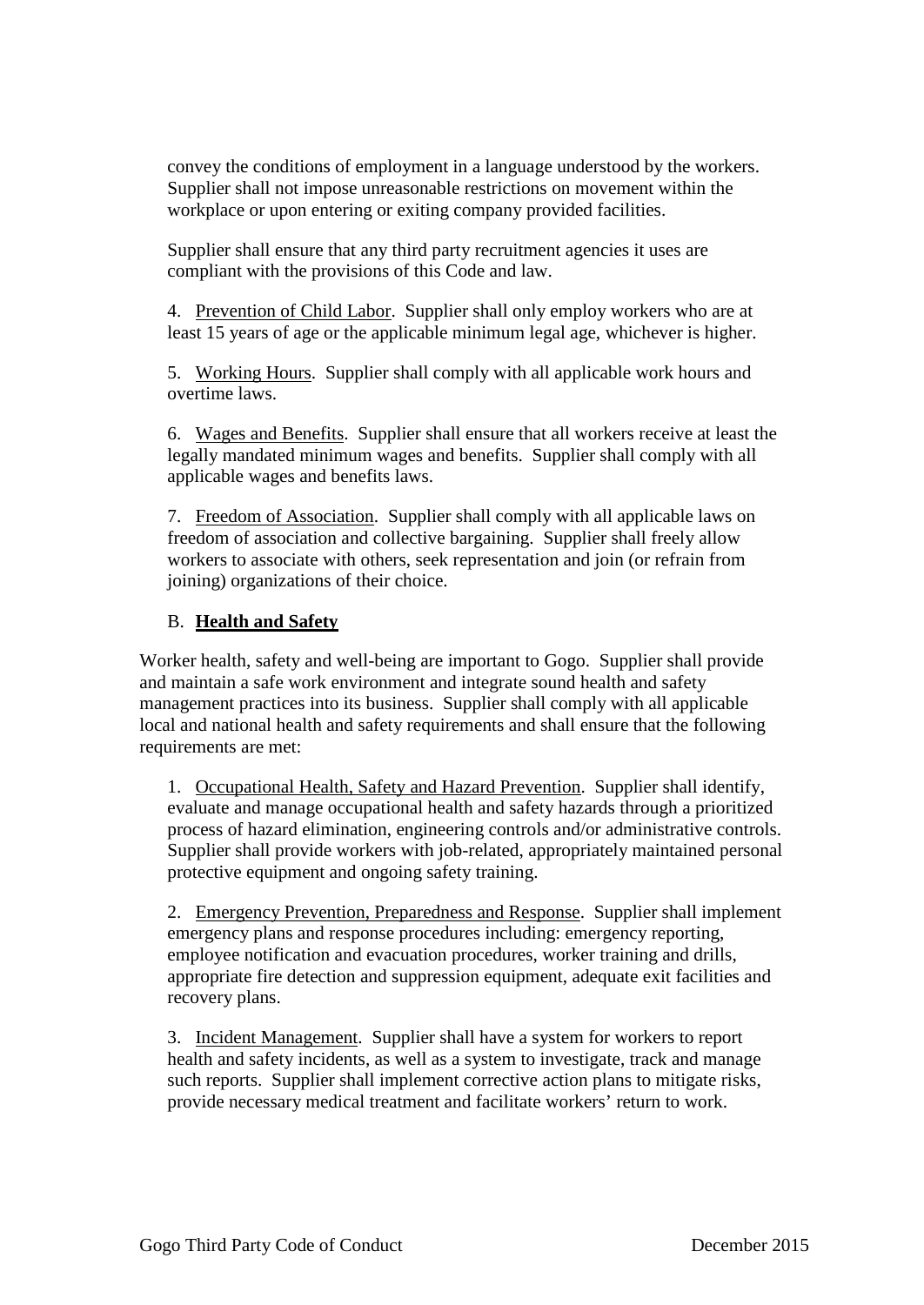4. Ergonomics. Supplier shall identify, evaluate and control worker exposure to physically demanding tasks such as manual material handling and heavy or repetitive lifting, prolonged standing and highly repetitive tasks.

5. Working and Living Conditions. Supplier shall provide workers with access to clean toilet facilities, potable water and sanitary food preparation, storage and eating facilities. Worker dormitories or other housing provided by Supplier or a third party shall be clean and safe and provider reasonable living space, hot water for bathing and adequate heat and ventilation.

# C. **Ethics**

Gogo expects the highest standards of ethical conduct in every aspect of Supplier's operations.

1. Business Integrity. Gogo has a zero tolerance policy for bribery. Bribes, kickbacks, "special favors," and other unethical practices will not be tolerated.

Our Suppliers, may not, directly or through third parties, offer, give, promise, authorize or accept any improper payments, gratuities, gifts or anything of value in order to obtain or retain business, to obtain an improper advantage, or which might otherwise cast an appearance of improper conduct on Gogo. There is no exception for small amounts. Remember that even appearing to engage in such activity can expose Gogo and you to criminal liability.

**Special Considerations relating to government licenses, permits and approvals.** Special care must be taken when dealing with public officials who have or may have the power to influence the grant of licenses, permits or regulatory approvals relating to Gogo's business.

A "Public Official" is:

- Any elected official, officer or employee of a government (national, provincial or municipal) or any department, agency or instrumentality thereof, including any judicial, legislative or administrative official, (whether elected or appointed) and any person acting on behalf of such person or exercising a public function;
- Any official of a political party;
- Any candidate for political office;
- Any employee, officer, agent or other representative of a state-owned or state-controlled entity (which includes many foreign airlines);
- Any officer, employee or agent of a public international organization (such as the United Nations, the World Bank, the International Civil Aviation Organization or the International Telecommunications Satellite Union); and
- Close relatives of the same.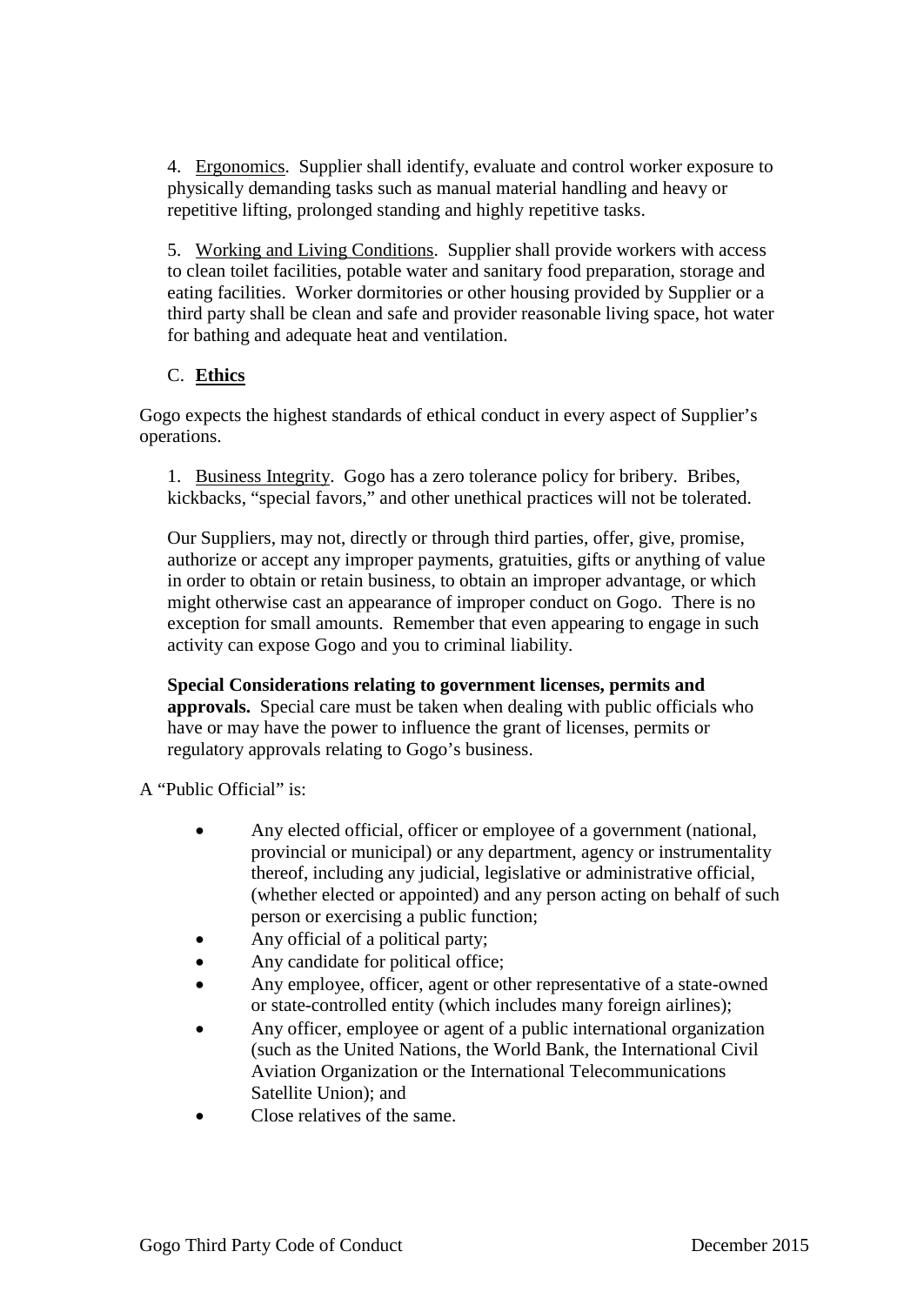Any benefit conferred on employees, agents or officers of a body with the power to grant a license or permit creates the appearance of impropriety. Gogo's Suppliers must not (either directly or through a third party) offer, promise or give anything of value to officials or employees of government agencies or departments before which an application for regulatory approval or other licenses, permits or approvals is pending or immediately following the grant of an approval, license, permit or approval by that agency or department. Meals incidental to business meetings and token festival gifts of nominal value are permitted, but discouraged. Such meals or festival gifts may only be provided when they are permitted by the relevant government agency. Even when permitted, they must be rare, comport with local standards of the industry and must in no event exceed US\$75 per person during the pendency of any application over which the recipient might have influence.

All payments of regulatory fees, application fees, permits costs and similar expenses must be made by check or wire and must not be paid in cash.

**Expediting Payments.** Expediting payments (also known as grease money or facilitating payments) are payments made to speed up performance of a routine government action. These payments are illegal in most countries. When providing services on behalf of Gogo, you may not make expediting payments to Public Officials on behalf of Gogo. This is true regardless of any industry or local practice.

**Gifts, Meals and Entertainment Expenses Best Practices.** The following best practices are for Gogo's Suppliers to hold themselves to the same standards expected by the Company relating to dealings on behalf of Gogo. When dealing with Public Officials who have or could have influence over licenses, permits or approvals, the following considerations relating to government approvals, licenses, permits and approvals (above) must be adhered to.

Gifts and entertainment that might be seen as influencing business decisions must not be offered, given or accepted. Gifts of cash, cash equivalents, gifts of significant value (or which appear to have significant value) or gifts indicative of preferential treatment must not be given. Except of gifts of nominal value bearing the Gogo logo, all gifts to Public Officials require prior approval from Gogo. Meals and entertainment must not be lavish, or appear lavish, and must not take place in an inappropriate setting that would cast Gogo or its partners into disrepute. Special care should be taken to ensure that any gift, meal or entertainment to a Public Official is (and appears to others to be) reasonable, appropriate and for a legitimate business purpose.

**Books and Records.** Suppliers must ensure that their accounting practices meet the highest standards of accuracy and completeness. In particular, all payments and expenses incurred on behalf of Gogo must be accurately recorded and fully documented, regardless of whether reimbursement from Gogo will be sought. Records should never be concealed, altered or destroyed for an improper purpose.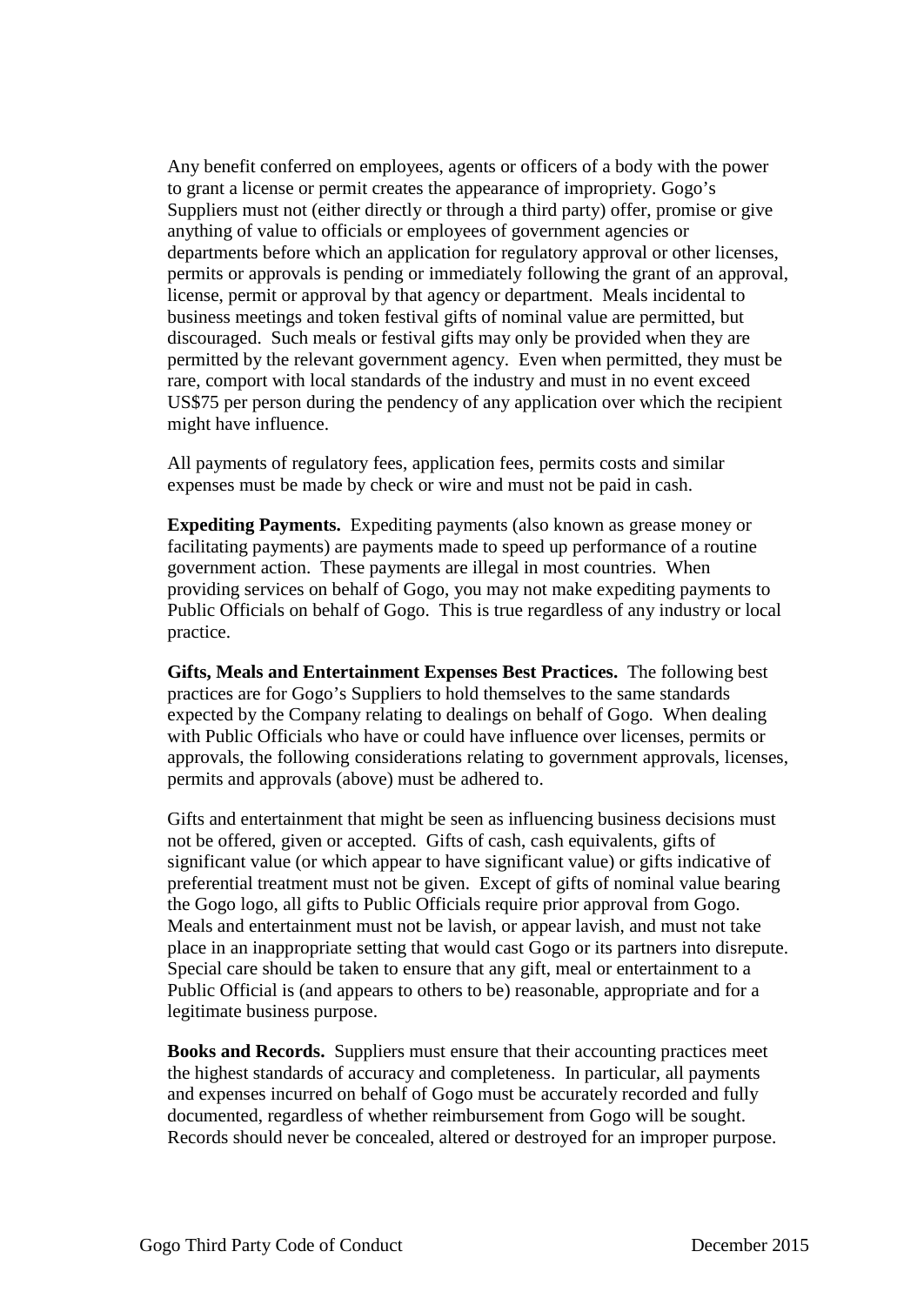All accounting records and reports must be prepared in accordance with the accepted accounting principles applicable to the Supplier.

**Policies and Procedures.** Suppliers must represent that they have policies and procedures in place that comport with this Code. In addition, Suppliers must provide copies of this Code to key employees who will be working on Gogo's behalf.

Suppliers must have an officer who is charged with ensuring compliance by employees with this Code.

If, and as required by one of Gogo's airline partners, it may be necessary for Suppliers to comply with such airline's code of conduct.

**Third Parties.** Third parties must not be used in an attempt to avoid compliance with this Code.

**Sub-contractors.** Suppliers must not engage sub-contractors without:

- Obtaining written approval from Gogo;
- Conducting diligence to ensure that the potential sub-contractor has a reputation for integrity and can abide by this Code; and
- Providing a copy of this Code to sub-contractors and obtaining commitments from sub-contractors to abide by this Code.

2. Disclosure of Information. Supplier shall accurately record information related to its business activities, labor, health and safety and financial situation and shall disclose such information, without falsification or misrepresentation to all appropriate parties.

3. Protection of Intellectual Property. Supplier shall respect intellectual property rights and safeguard customer information. Transfer of technology and knowhow shall be done in a manner that protects intellectual property rights and are in accordance with the most stringent information protection requirements under any applicable agreement between Gogo and Supplier.

4. Compliance with Standards of Fair Business, Advertising and Competition. Supplier shall uphold standards of fair business, advertising and competition. Appropriate means to safeguard customer information will be available and utilized in accordance with the most stringent information protection requirements under any applicable agreements between Gogo and Supplier.

5. Whistleblower Protection and Non-Retaliation. Supplier shall provide an anonymous complaint mechanism for managers and workers to report workplace grievances. Supplier shall protect whistleblower confidentiality and prohibit retaliation.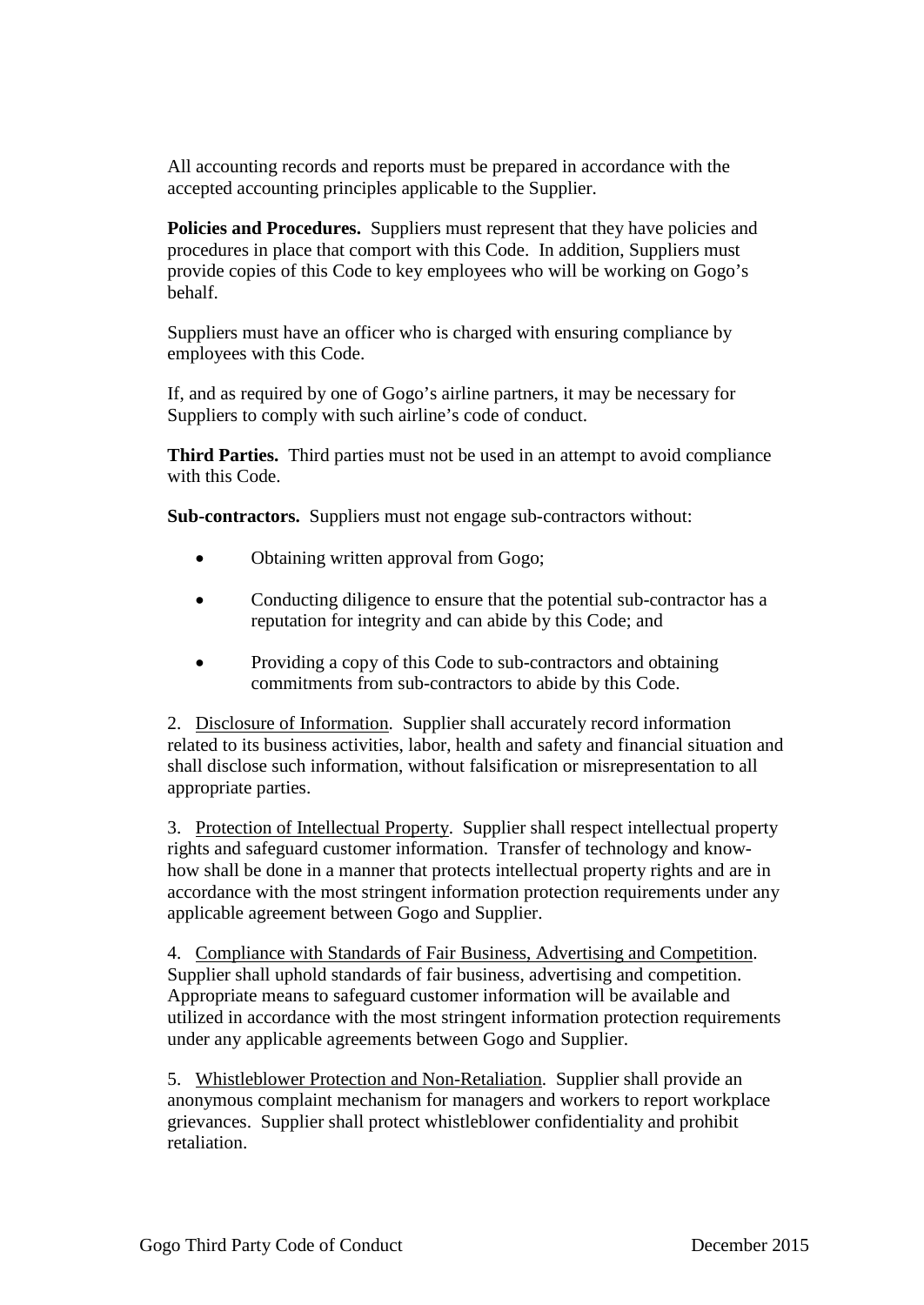6. Insider Trading. Supplier will treat all information relating to Gogo's business, or to its customers and vendors, as confidential. In particular, "insider trading" is expressly prohibited and confidential information must not be used for personal gain.

7. Conflicts of Interest. Supplier will disclose to Gogo any situation of a material conflict of interest. Supplier will also disclose to Gogo information about any of Supplier's employees having a material interest of any kind in Gogo's business or any other kind of economic ties with Gogo.

8. Responsible Sourcing of Minerals. Supplier shall exercise due diligence, in accordance with the OECD Due Diligence Guidance for Responsible Supply Chains and Minerals from Conflict-Affected and High-Risk Areas, on its entire supply chain with respect to the sourcing of all tin, tantalum, tungsten and gold contained in its products, to determine whether those metals are from the Democratic Republic of the Congo ("DRC") or any adjoining country and, if so, to determine whether those metals are directly or indirectly financed or benefited armed groups that are perpetrators of serious human rights abuses in the DRC or an adjoining country. Countries that adjoin the DRC are Angola, Burundi, Central African Republic, the Republic of Congo, Rwanda, South Sudan, Tanzania, Uganda and Zambia.

## D. Environment

Gogo is committed to protecting the environment and promoting environmental responsibility. Supplier shall develop, implement and maintain environmentally responsible business practices.

- 1. Hazardous Substance Management and Restriction. Supplier shall implement a system to identify, manage, reduce and dispose of hazardous substances in a responsible manner.
- 2. Non-Hazardous Waste Management. Supplier shall develop a process that identifies, manages, reduces and disposes of or recycles non-hazardous waste.
- 3. Wastewater and Solid Waste. Supplier shall identify, monitor, control and treat wastewater and solid waste produced by its operations.
- 4. Environmental Permits and Reporting. Supplier shall ensure that it obtains and maintains all required environmental permits, approvals and registrations.
- 5. Pollution Prevention and Resource Reduction. Supplier shall reduce energy, water and natural resource consumption by implementing conservation and substitution measures.
- 6. Air Emissions Management. Supplier shall identify, monitor, control and treat air emissions prior to discharge.